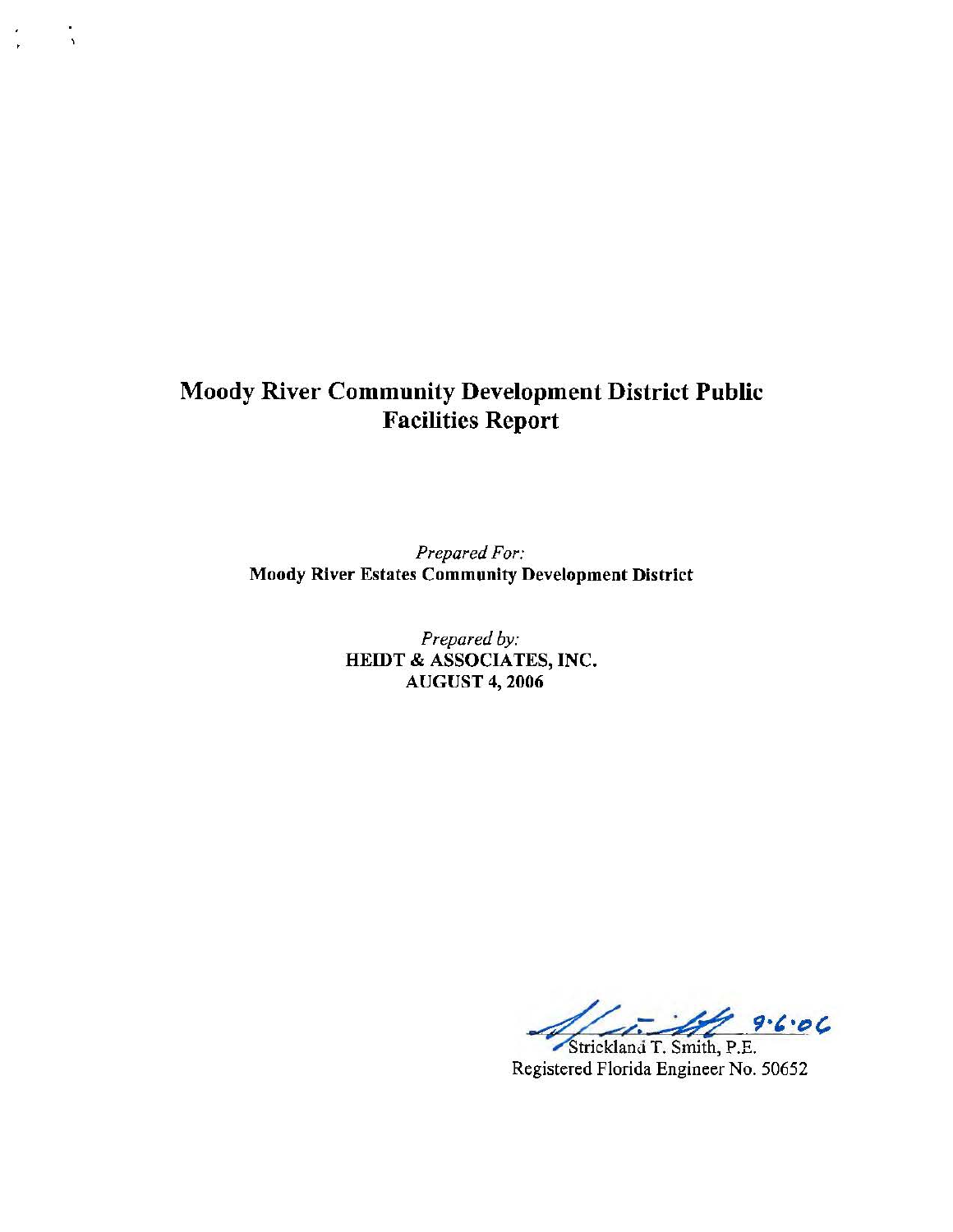## **SECTION A: PURPOSE AND SCOPE**

This report is being prepared at the request of the Moody River Estates Community Development District (The District) to comply with the requirements of 189 .415, Florida Statutes, regarding the Special District Public Facilities Report. It is the intention of this report to provide general descriptions of Public Facilities owned by the District together with any currently proposed facilities expansion programs within the next five years.

## **SECTION B: WATER DISTRIBUTION FACILITIES**

The Water Distribution System (see attached Master Water and Sewer Plan) water serving the Moody River Estates Community Development District was designed and permitted to provide water service to 991 residential units. As of the date of this report approximately  $10,000$  LF of the distribution system has been constructed, accepted by the Community Development District and subsequently turned over to the Lee County Utilities Department. This system serves approximately 244 of the total 991 units. Furthermore at the time of this report approximately 4950 If of the distribution system had been constructed and is still in the ownership of the District. This portion of the distribution system serves approximately 197 units of the remaining units. Finally approximately 14,900 If of the distribution system is under construction and still owned and maintained by the developer Colonial Homes Inc. This portion of the distribution system serves 346 units of the remaining units. Please note construction has not begun on the East Parcel.

It is anticipated that the portion of the distribution system that is currently owned by the District will be transferred to Lee County Utilities for their ownership within the next six months. Of that part of the distribution system that is still owned by the developer it is anticipated that, that portion will be transferred to the District within the next 12 months and to Lee County Utilities within the next 18 months.

## **SECTION C: SANITARY SEWER COLLECTION SYSTEM**

The Sanitary Sewer Collection System (see attached Master Water and Sewer Plan) serving the Moody River Estates Community Development District was designed and permitted to provide sewer service to 991 residential units. As of the date of this report approximately 10,000 LF of the collection system has been constructed, accepted by the Community Development District and subsequently turned over to Lee County Utilities. This system serves approximately 244 of the total 991 units. Furthermore at the time of this report approximately 4950 If of the collection system had been constructed and is still in the ownership of the District. This portion of the collection system serves approximately 197 units of the remaining units. Finally approximately 14,900 lf of the collection system is under construction and still owned and maintained by the developer Colonial Homes Inc. This portion of the collection system serves 346 units of the remaining units. Please note, construction has not begun on the East Parcel.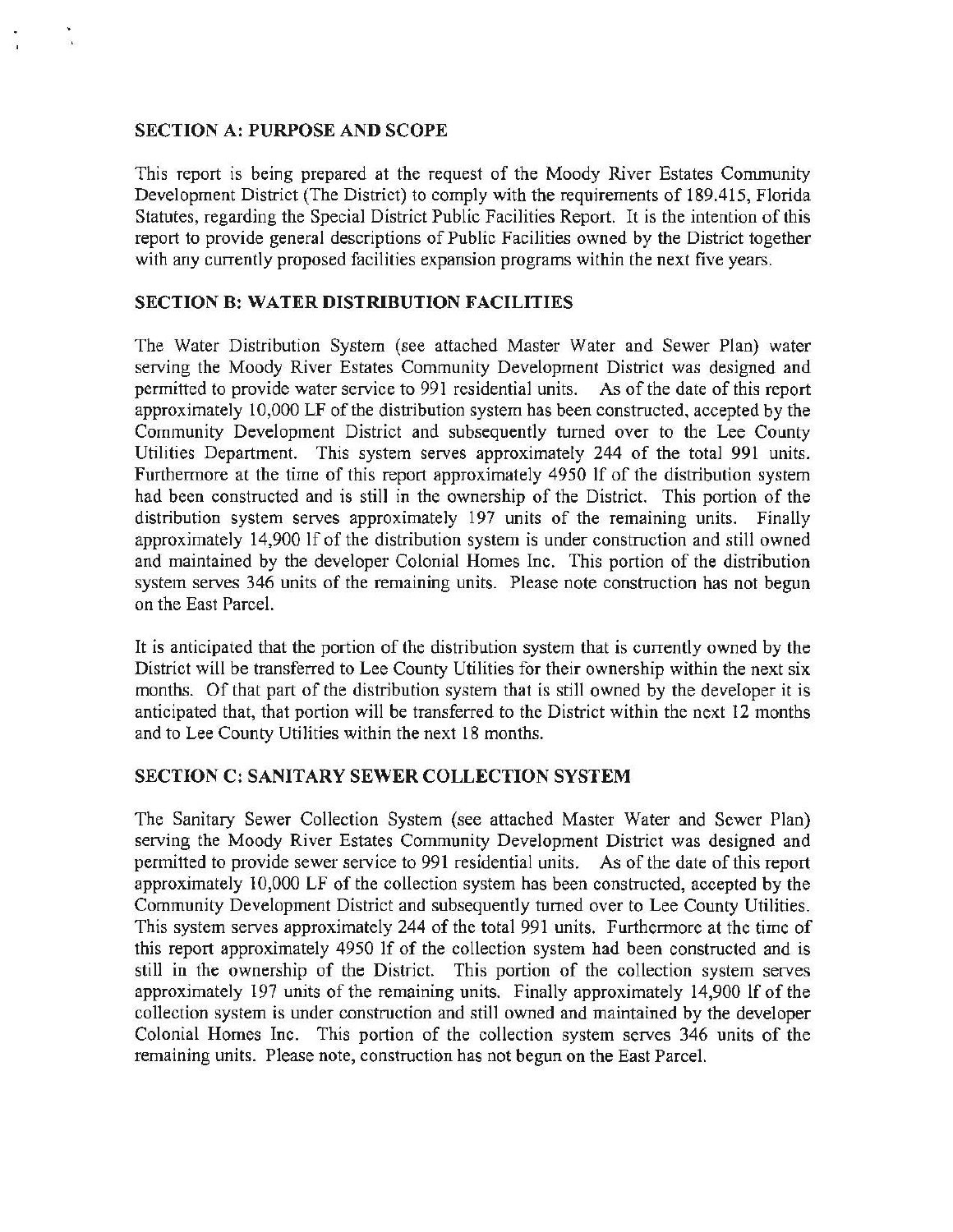It is anticipated that the portion of the collection system that is currently owned by the District will be transferred to Lee County Utilities for their ownership within the next six months. Of that part of the collection system that is still owned by the developer it is anticipated that, that portion will be transferred to the District within the next 12 months and to Lee County Utilities within the next 18 months.

#### **SECTION D: STORMWATER MANAGEMENT SYSTEM**

The Stormwater Management System for the Moody River Estates Community Development District consists of 21 stormwater management lakes and the associated piping network used to route the stormwater to the 21 lakes. These 21 lakes are further specified as Lake 1 in the north parcel, Lakes 1-14 (Lake 8 is not included) in the center parcel and Lakes 1-6 in the southern parcel. (Please see the attached Master Stormwater Plan) Of the 14 lakes in the central parcel all of the lakes with the exception of lakes 5 and 9 have been constructed and are currently owned by the District. It is anticipated that lakes 5 and 9 will be constructed and turned over to the District within the next 12 months. Lake 1 in the northern parcel is complete and it is anticipated to be turned over to the District within the next 6 months. The six Lakes in the southern parcel are under construction and are anticipated to be turned over to the District within the next 12 months.

#### **SECTION** E: **LANDSCAPING**

The Moody River Estates Community Development District includes several landscaping benns and buffer areas. Approximately 40% of the landscaping areas have been constructed and given to the District. It is anticipated the remaining 60% of the landscape berms and buffer areas will be turned over to the District within the next 12 months.

#### **SECTION F: CONCLUSION**

Within the next 18 months all the District owned facilities (including those ultimately dedicated to Lee County Utilities) will be constructed. There are no anticipated expansions of the District Facilities planned for the next five years, except as stated above.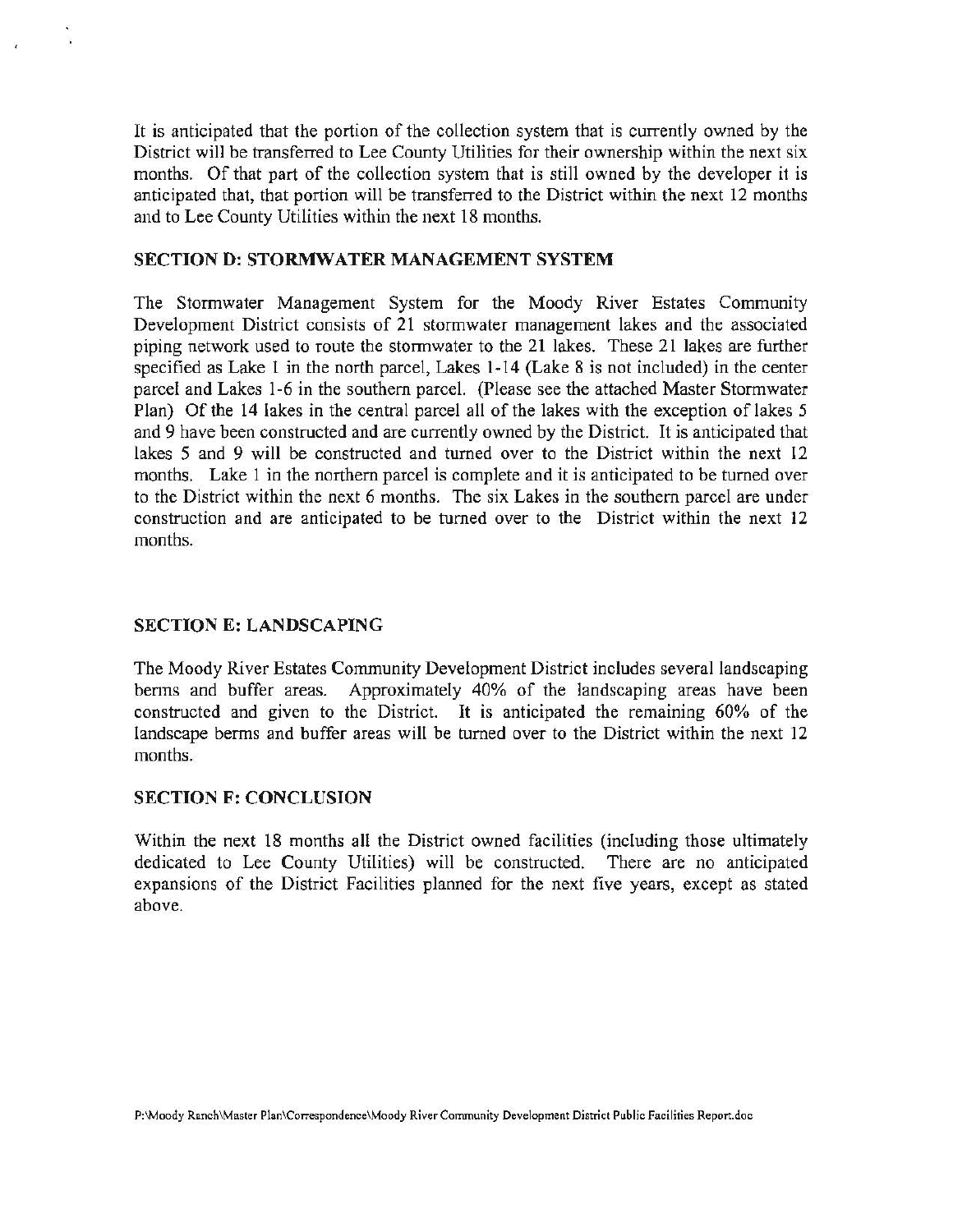